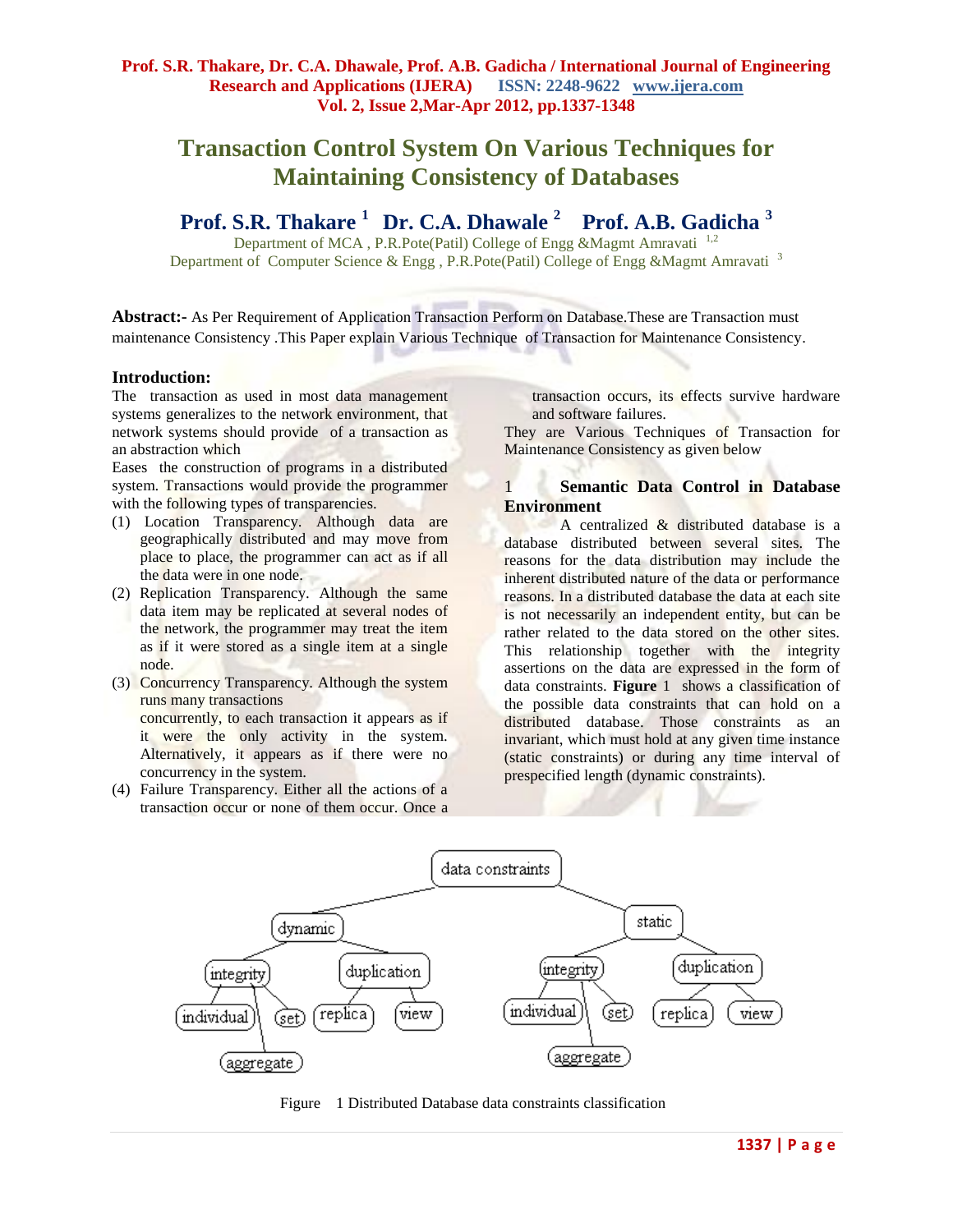At the top level there are two type of constraints dynamic and static. To check whether a *static constraint* holds, at any given time point, we need a static snapshot of the database instance. On the other hand, to verify whether a *dynamic constraint* holds we need to have information about how the database instance evolves over time. An example of a dynamic constraint is: within every 5 minutes of the life of the database instance something must happen, e.g. an update must occur. On an orthogonal plane, data constraints can be integrity or duplication. *Integrity*  constraints are independent of how the data is distributed or duplicated If an integrity constraint is based on a single collection of data objects and a single variable it is called *individual*. *Set constraints*  are those that are based on more than one data collections or on more than one variables. For

example, in the distributed database shown in Figure 2 ,

individual integrity constraints may include the primary key constraints on the tables *R1* and *R2*, whiles a set integrity constraint may include a referential foreign key constraint between the two tables. *Aggregate constraints* are integrity constraints involving aggregate operators such as min, max, sum, count and average.

Note, that integrity constraints can be both dynamic and static. In particular a *dynamic integrity constraint* may state that if an update, which violates a constraint, is performed, a compensating update which restores the constraint should be performed within two minutes. On the other hand, static integrity constraints require the integrity constraint to be true at any given time instance.



Figure 2 A Distributed database Example

# **2 Real-Time Replication Control for Database System on Basis Algorithms**

In real-time distributed database systems, timeliness of results can be as important as their correctness The problems related to replication control such as the preservation of mutual and internal consistency become more difficult when timing constraints are imposed on transactions. Transactions must be scheduled to meet the timing constraints and to ensure data consistency. Real-time task scheduling can be used to enforce timing constraints on transactions, while concurrency control is employed to maintain data consistency. The integration of the two mechanisms is non trivial because of the tradeoffs involved. Serializability may be too strong as a correctness criterion for concurrency control in database systems with timing constraints, for serializability severely limits concurrency. As a consequence, data consistency might be consequence, data consistency might be compromised to satisfy timing constraints.

*Epsilon-serializability* (ESR) is a correctness criterion that enables asynchronous maintenance of mutual consistency of replicated data . A transaction with ESR as its correctness criterion is called an *epsilontransaction* (ET). An ET is a query ET if it consists of only reads. An ET containing at least one write is an update ET. Query ETs may see an inconsistent data state produced by update ETs. The metric to control the level of inconsistency a query may return is called the *overlap*. It is defined as the set of all update ETs that are active and affecting data objects that the query seeks to access. If a query ET's overlap is empty, then the query is serializable. The overlap of an active query transaction *Q* can be used as an *upper bound of error* on the degree of inconsistency that may accumulate.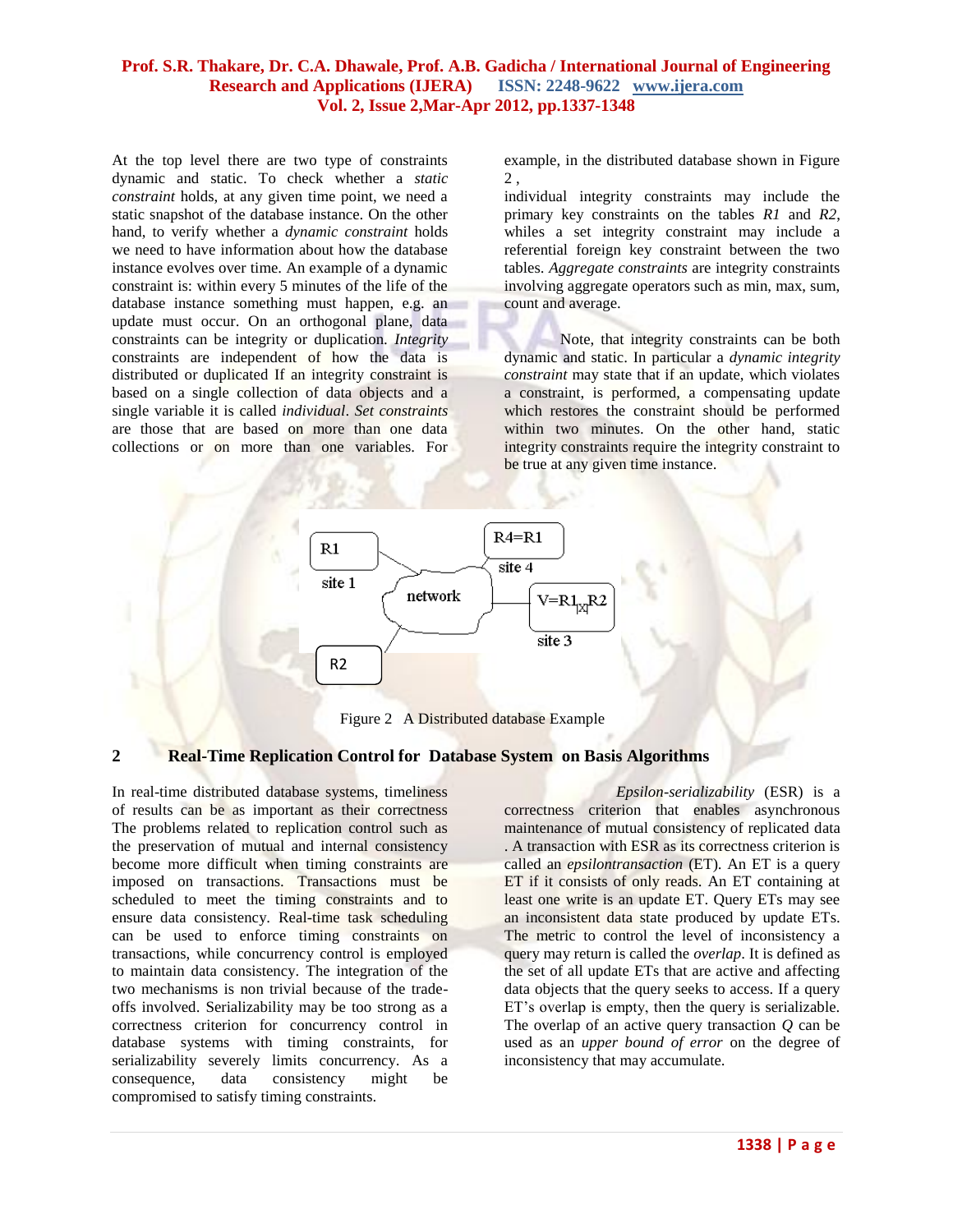Among several replica control methods based on ESR, chosen the ordered updates approach. The ordered updates approach allows more concurrency than 1SR in two ways. First, query ETs can be processed in any order because they are allowed to see intermediate, inconsistent results. Second, update ETs may update different replicas of the same object asynchronously,but in the same order. In this way, update ETs produce results equivalent to a serial schedule; these results are therefore consistent. There are two categories of transaction conflicts that examine: conflicts between update transactions and conflicts between update and query transactions. *Conflicts between update transactions* can be either *RW* conflicts or*WW* conflicts. Both types must be strictly resolved. No correctness criteria can be relaxed here, since execution of update transactions must remain 1SR in order for replicas of data objects to remain identical. *Conflicts between update and query transactions* are of *RW* type. Each time a query conflicts with an update, say that the query overlaps with this update, and the overlap counter is

# **3.Transaction Management using Coordinator**

Oracle constructs a session tree for the participating nodes. The session tree describes the relations between the nodes participating in any given transaction. Each node plays one or more of the following roles:

1. **Client**: A client is a node that references data from another node.

2. **Database Server**: A server is a node that is being referenced by another node because it

has needed data. A database server is a server that supports a local database.

3. **Global Coordinator**: The global coordinator is the node that initiated the transaction, and thus, is the root of the session tree. The operations performed by the global coordinator are as follows:

• In its role as a global coordinator and the root of the session tree, all the SQL statements,

procedure calls, etc., are sent to the referenced nodes by the global coordinator.

Instructs all the nodes, except the COMMIT point site, to PREPARE

• If all sites PREPARE successfully, then the global coordinator instructs the COMMIT

point site to initiate the commit phase

• If one or more of the nodes send an abort message, then the global coordinator instructs

all nodes to perform a rollback.

4. **Local Coordinator**: A local coordinator is a node that must reference data on another node

incremented by one. If the counter is still less than a specified upper bound, then both operation requests are processed normally, the conflict is ignored, and no transaction is aborted. Otherwise, RW conflict must be resolved by using the conventional 1SR correctness criteria of the accommodating algorithm. The performance gains of the above conflict resolution policies are numerous. Update transactions are rarely blocked or aborted in favor of query transactions. They may be delayed on behalf of other update transactions in order to preserve internal database consistency. On the other hand, query transactions are almost never blocked provided that their overlap upper bound is not exceeded. Finally, update transactions attain the flexibility to write replicas in an asynchronous manner.

A real-time replication control algorithm, based on the majority consensus approach. he use of ESR correctness criteria to control the inconsistency of query transactions and the mechanism for conflict resolution of real-time transactions.

in order to complete its part. The local coordinator carries out the following functions (Oracle8):

• Receiving and relaying status information among the local nodes

• Passing queries to those nodes

• Receiving queries from those nodes and passing them on to other nodes

• Returning the results of the queries to the nodes that initiated them.

5. **Commit Point Site**: Before a COMMIT point

site can be designated, **the COMMIT point strength**  of each node must be determined. The COMMIT point strength of each node of the distributed database system is defined when the initial connection is made between the nodes. The COMMIT point site has to be a reliable node because it has to take care of all the messages. When the global coordinator initiates a transaction, it checks the direct references to see which one is going to act as a COMMIT point site. The COMMIT point site cannot be a read-only site. If multiple nodes

have the same COMMIT point strength, then the global coordinator selects one of them. In case of a rollback, the PREPARE and COMMIT phases are not needed and thus a COMMIT point site is not selected. A transaction is considered to be committed once the COMMIT point site commits locally.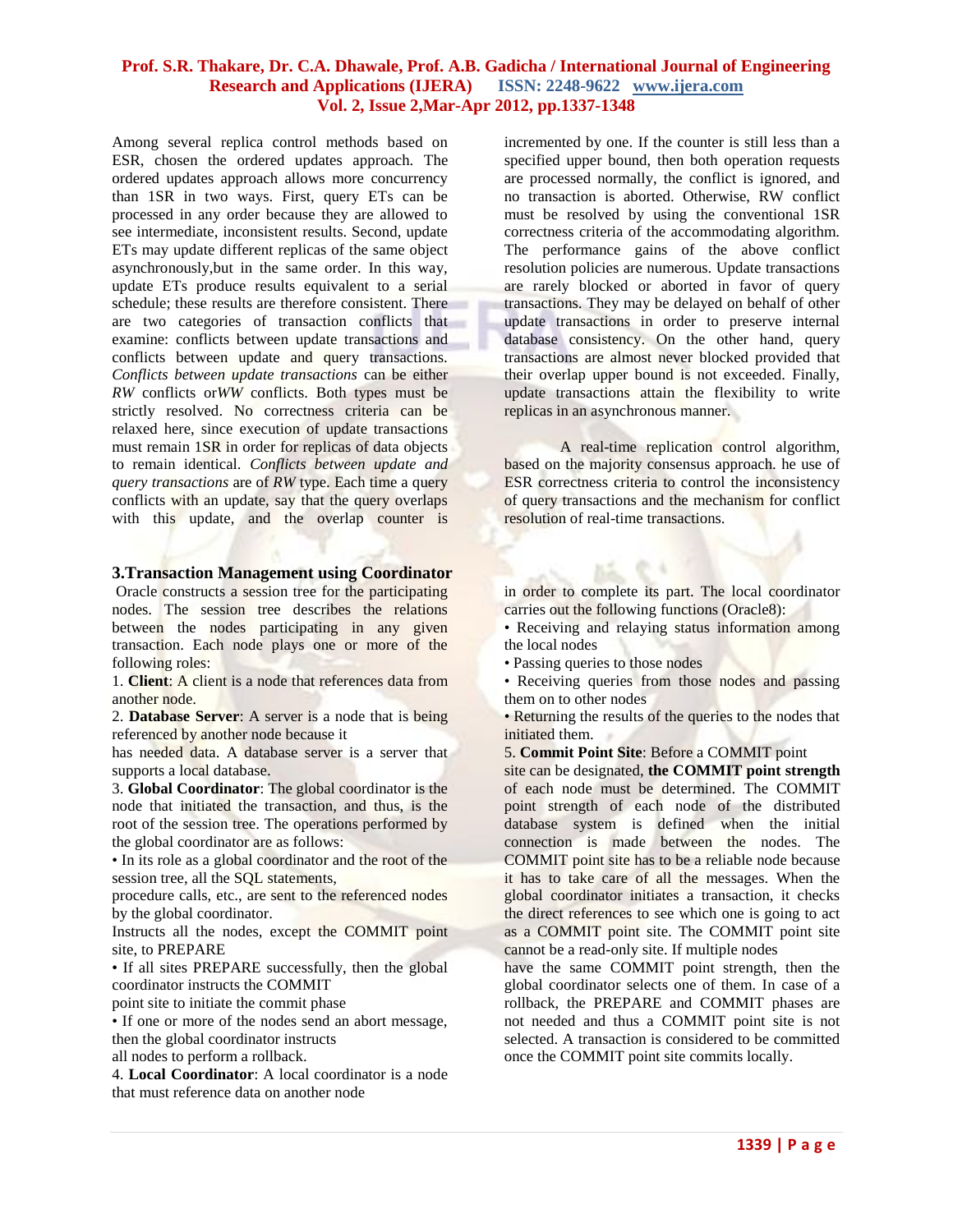# **4 Transaction Management using Schema**

The primitives issued by a distributed transaction are begin-transaction, read, write, execute, and commit or abort. They are processed according to the schemes outlined below. The algorithms As below:

Begin-transaction: Upon invocation of this operation, the global transaction manager (GTM) writes a begin-transaction record in the log, interprets the request, and decides which nodes are going to be accessed to complete the transaction. Next, it initializes a run-time global table for the transaction. This table has a column for each anticipating node. The header of the column is

the ifentifier of the called node. Then, it issues a local- begin-transaction primitive to all participating nodes.

The local transaction managers (LTMs) of these nodes respond by writing a local-begin-transaction record in the log and creating and initializing new columns in their run-time local tables. Each of the

# **5. Database Transactions on basis Integrity Constrain**

For the embedding language assume a programming language. It includes most of the usual constructs, arithmetic expressions, assignment statements, jumps, conditional-, repeating- and compound- statements. In addition it is necessary to describe the database operations. Each database application has a data model **as** a basis. We will restrict our discussion to the relational model and SQL **as** database language. The interesting operations are INSERT, DELETE, UPDATE and SELECT, which we currently restrict to the untested versions. However, we admit arithmetic expressions, comparison operators, logical connectors and aggregate functions (count, sum, avg, min, max). These constructs are sufficient for most of the transaction programs. consistency constraints are much more powerful than those mentioned in the SQL standard proposal. They include the same constructs **as** the predicates in the SQL statements. In addition the existential and the universal quantifier are possible.

The calculus used for the integrity constraints is an extension of predicate calculus extended by some formulas of a nested predicate calculus. This is necessary for constraints including aggregate functions. For example, integrity constraints corresponding to multiple tuples of more than one relation often have a form like: This says that for each element tl of relation rl there exist at least "in'

headers of these columns contains the global transaction number and the identifier of the calling node.

Read(Xva1ue): The GTM looks in its run-time global tables to find the table of the involved transaction. Next, It looks for the column of the participating node that contains Xvalue. If it finds a value for Xvalue then it returns it to the calling transaction. If not, it issues a localLread(

Xva1ue) primitive to the appropriate node. The LTM of the latter, in turn, issues a disk\_read(Xvalue) primitive to the data mana er of its data storage files. It

gets the requested value, adds it as an entry in the corresponding column of the calling global transaction, and sends it to the GTM. The latter adds the information as an entry in the appropriate column of its table and returns the value to the transaction.

elements and at most "ax' elements in r2 related to tl. Note that this is a simple but important generalization of the 'referential integrity' of **SQL** by specifying minimal and maximal cardinalities.The operator *card* is used to describe the number of elements of a set. It has the same meaning **as** the aggregate function count.

The basic method used for analyzing the transaction program is **symbolic execution.** Since we analyze at compile time, the actual values of the variables are not known. Therefore we execute the program with symbolic values assigned to the input variables. They end with the letter **'s'** in the following examples. The output variables are computations over the input variables.

To execute a program at the symbolic level it **is** represented by a control flow graph. A path in a control flow graph is a sequence of basic blocks, such that there exists a possible connection between adjacent nodes. The output of the symbolic execution of **a** path **is a** set **of** output variables consisting **of**  computations over the input variables and a conjunction of the path predicates resulting from the branches of the control flow graph.

*0* Loops:

The number of iterations often depend on input data. Therefore, determining all paths is not possible. One solution is to derive a closed form **of** the body of the loop, which is not always possible. Another approach is to execute the body K times, where K is determined by the user **or** by the system. Arrays: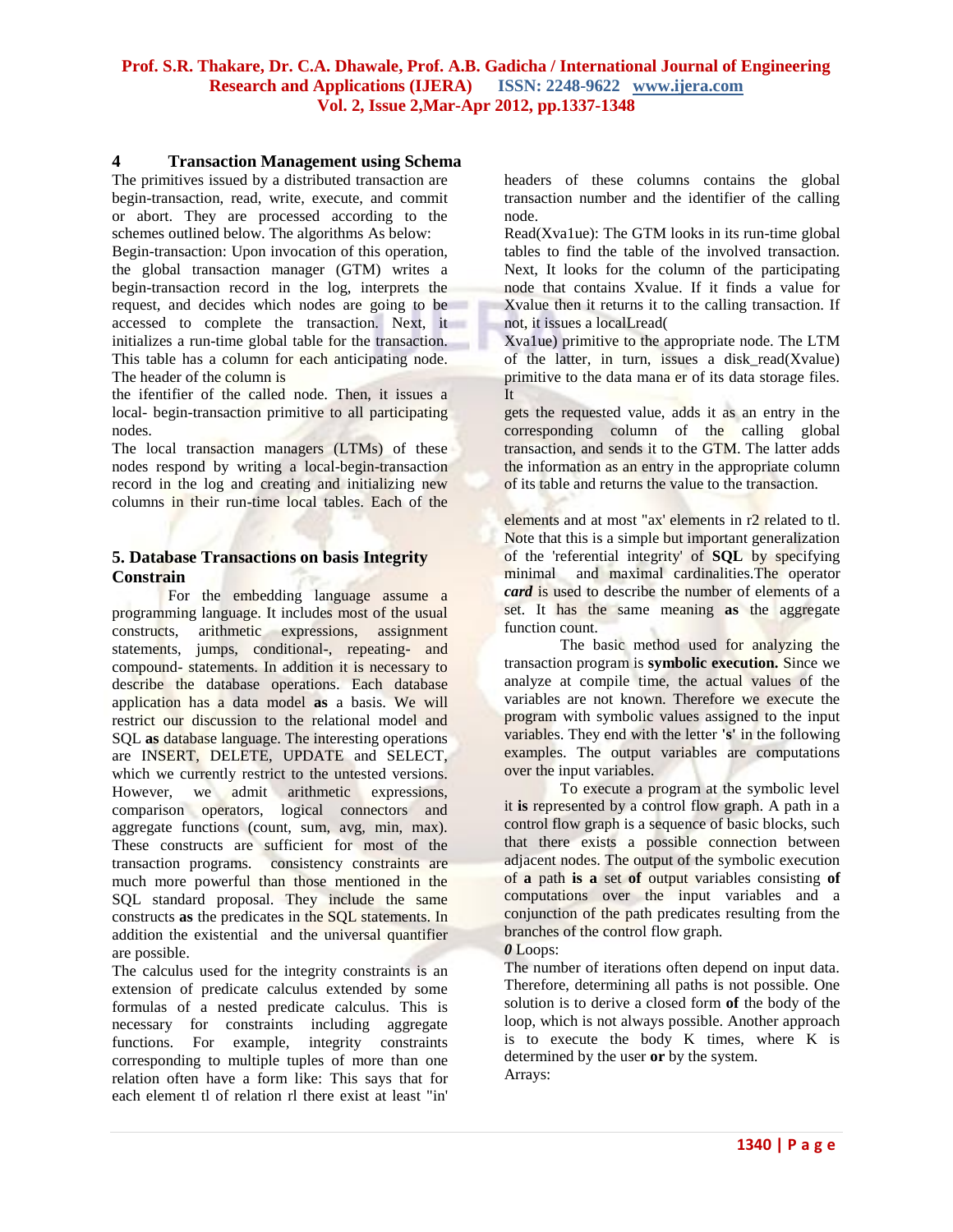The index of an array is often not known at execution time. This makes it impossible to decide, whether predicates containing different indices like 'a[i]=ab]' are the same.

#### *0* Procedure Calls:

There are two methods to handle procedure calls; the first one is the inline substitution. Using this approach, all procedure calls are replaced by the program code. This method significantly increases .

**6 Database Transactions on basis Object**  The schemas of three databases: DB1, DB2, and DB3, which are located in different sites and used to store the personal information at the same school. The global schema is constructed by integrating these three component schemas. The schemas only include the class composition hierarchies without the class hierarchy. The missing data mainly come from the existence of missing attributes for the constituent classes, The missing attributes for a class can be divided into *primitive missing attributes* and *complex missing attributes* according to their types of being primitive or complex attributes. **A** predicate which iinv'olves a nested attribute of the range class is called a *nested predicate.* The nested attributes are represented by path expressions in a query. consider the queries containing one range class, whose predicates contain nested predicates combined in conjunctive form. The range class is the *root class* of the composition hierarchy involved in the predicates; the other classes specified in the hierarchy are named *branch classes* for the query. The constituent classes of a root class and a branch class are called *local root classes* and *local branch classes,* respectively.

The following three phases **are** necessary for processing the queries involving missing data.

*0 phaseO*: this phase examines the **GOid**  mapping tables to find the isomeric objects which can provide

the missing data. In other words, this is the step for looking up the assistant objects. For the localized approach, the task for checking the assistant objects is also included in this phase.

*0 phase* **I:** this phalse integrates the information of one object and its isomeric objects. For the localized

approach, it means the step for certifying the local maybe resullt~ia nd the unsolved items.

*0 phase* **P:** this phatse does the predicate evaluation. It is possible that, the concerned predicates are local

predicates when the localized approach is applied.

the number of executable paths. The second possibility is to check the procedures separately and to replace all procedure calls by their path conditions.

## *0* Selection of Paths:

Often it is impossible to execute all paths, because of the complex structure of the program. Restricting the number of paths checked, on the other hand, reduces the quality of the result

phase **I** has to be executed after phase 0. the basic processing algorithms are provided by analyzing the combination of these three phases.

## **Centralized Approach (CA)**

The centralized follows the  $0 \rightarrow I \rightarrow P$  order for executing the three necessary phases. The procedures executed in the

global processing site and each component database are as follows

# **global processing site**

**Step CA-G1:** Send the request to component databases for retrieving the objects in the local root classes and local branch classes, then wait €or the response.

**Step CA-G2:** To materialize each global class involved in the query, outerjoin is used over join attribute **GOid** to integrate the objects in the constituent classes (phase 0 and phase **I).**

**Step CA-G3:** Evaluate the predicates on the materialized global classes (phase **P).**

# **component database**

**Step CA-C1:** When receiving the request from the global processing site, retrieve and send out all objects in the local root class and local branch classes of the query.

# **Basic Localized Approach (BL)**

The basic localized approach for explaining the concept of the localized approach. The execution order for the

necessary phases **is P**  $\rightarrow$  0 $\rightarrow$  I. The tasks of the global processing site and the component databases are described

as follows

# **global processing site**

**Step BL-G1:** For each component database containing the local root class, produce a local query against the local root class. The predicates remain unchanged at this step. Then send the local queries to the component databases and wait for the response.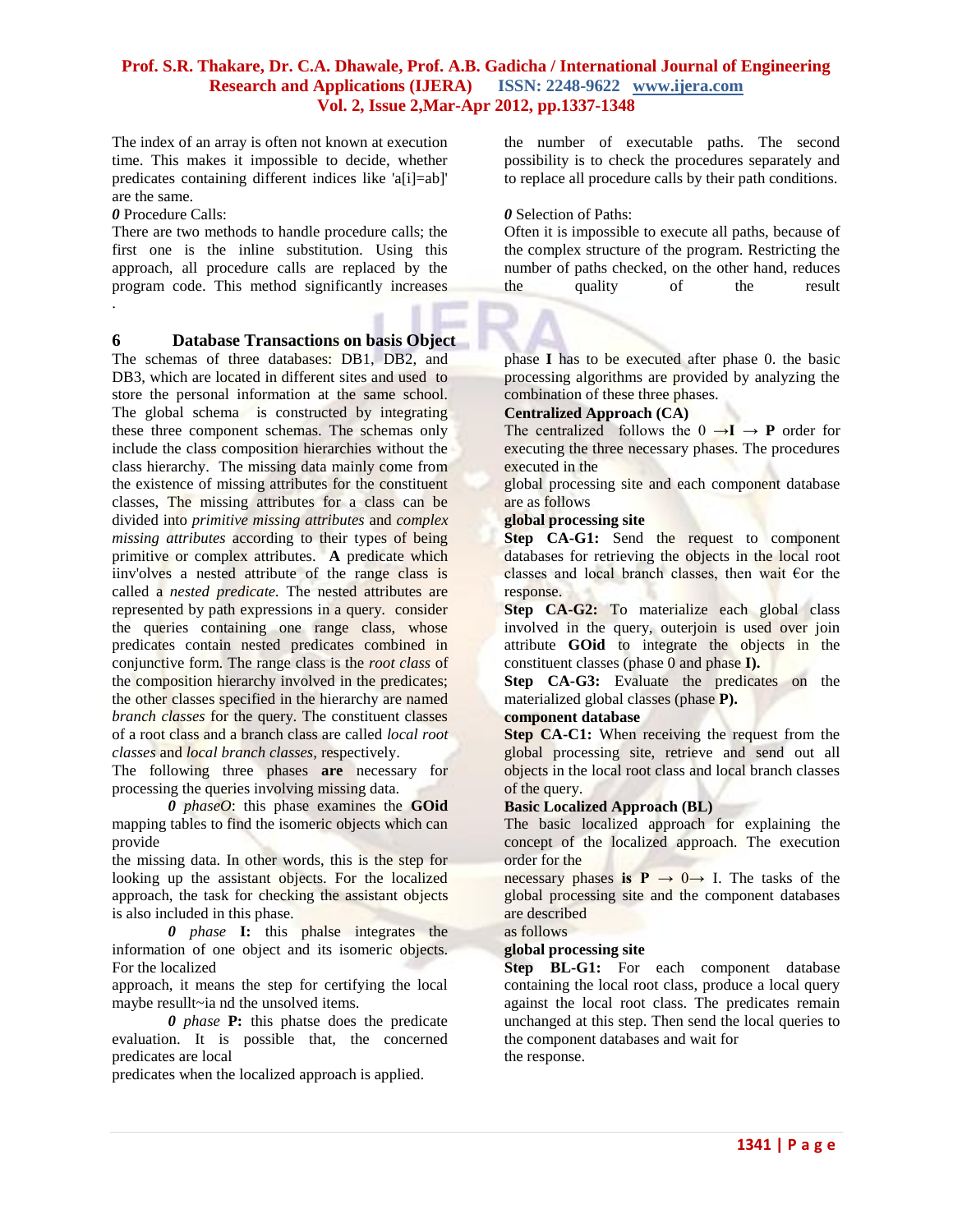**Step BL-G2:** According to the certification rule, certify the local results using the results of checking the assistant objects (phase **I).** Get he final certain results and maybe results.

## **component database**

**Case 1:** receive the local query sent from the global processing site

**Step BL-C1:** Only evaluate the local predicates in the local query if the missing data is involved in the original predicates (phase **P).**

**Step BL-C2:** Examine **GOid** mapping tables to find the **LOids** of the assistant objects for the unsolved items of the local maybe results. The **LOids** of the assistant objects and the corresponding unsolved predicates are sent to the other associated component databases for further checking (part of phase *0).*T he local results are then sent back to the

global processing site.

.

**Case 2:** receive the request from other component databases for checking the assistant objects.

**Step BL-C3:** Retrieve the objects for the **LOid** list of the assistant objects and evaluate the appended unsolved predicates. The **LOids** of the satisfied objects are sent back to the global processing site (phase 0)

# **7. Database Transactions on basis Prewrite operation**

A prewrite operation before **an** actual write operation is executed on design objects to increase the potential concurrency. A prewrite operation makes available the model cf the design that the object will have after the design is finally produced. A prewrite operation does not make the design but only provides the

model or the picture of the design (including its dimensions, colour combination etc.) a transaction intends to make in future. Once the prewrite design of a transaction is announced, the associated transaction executes a precommit operation. After the transaction has finally produced the design (for which the prewrite design has been announced), it commits. A read transaction can read the prewrite design before the precommitted transaction has produced that design. The prewrite design is made available for reads after the associated transaction has executed a precommit but before it has been committed. Hence, prewrites increase concurrency **as** compared to the environment where only read and write operations **are** allowed on design objects.

Once a transaction has announced a precommit, it is not allowed to abort. This is due to the following reasons. First, it will help in avoiding cascading

#### **Parallel Localized Approach (PL)**

The execution order for the parallel localized approach is  $0 \rightarrow P \rightarrow I$ . This approach makes the tasks for checking the assistant objects and evaluating local predicates to be executed in parallel in different component databases.

# **global processing site**

**Step PL-G1:** This step is the same as step **BL-G1. Step PL-G2:** This step is the same **as** step **BL-GZ. component database**

**Case 1:** receive the local query sent from the global processing site

**Step PL-C1:** For any object o in the local root class, retrieve the objects in the nested complex attributes of *0,* which have associated missing attributes. There exists at least one unsolved predicate for these retrieved objects. Check **GOid**

mapping tables to find the **LOids** of the assistant objects for these objects. Send the **LOids** of the assistant objects and the corresponding unsolved predicates to the associated component databases (part of phase 0)

The difference between the parallel localized approach and the basic localized approach is the order for executing

aborts since the prewrite design has been made available before the

transaction **has** finally produced the design and committed. Second, it is desirable for a longduration transaction so that it does not lose all the design work at finishing stage in case there is an abort or a system failure. To accomplish this, a precommit operation is executed only after all the prewrite log records are stored on stable storage. Once write operations start, each write **log** is **also stored on stable storage. Thus, in**

case of a failure after pre-commit, there is no need of executing rollback (undo) operations. The recovery algorithm has to at the most redo those operations (using the prewrite logs and the write logs) whose *effects* are not there on stable storage. The failed transaction then can restart from the state **as** exists at the time cf

failure . If a transaction aborts before executing all prewrite operations and a precommit, it is rolled back by discarding all the announced prewrites In engineering design applications **,** by introducing prewrite designs, shortduration transactions can access the model or picture or the working copy of the design held by a long transaction.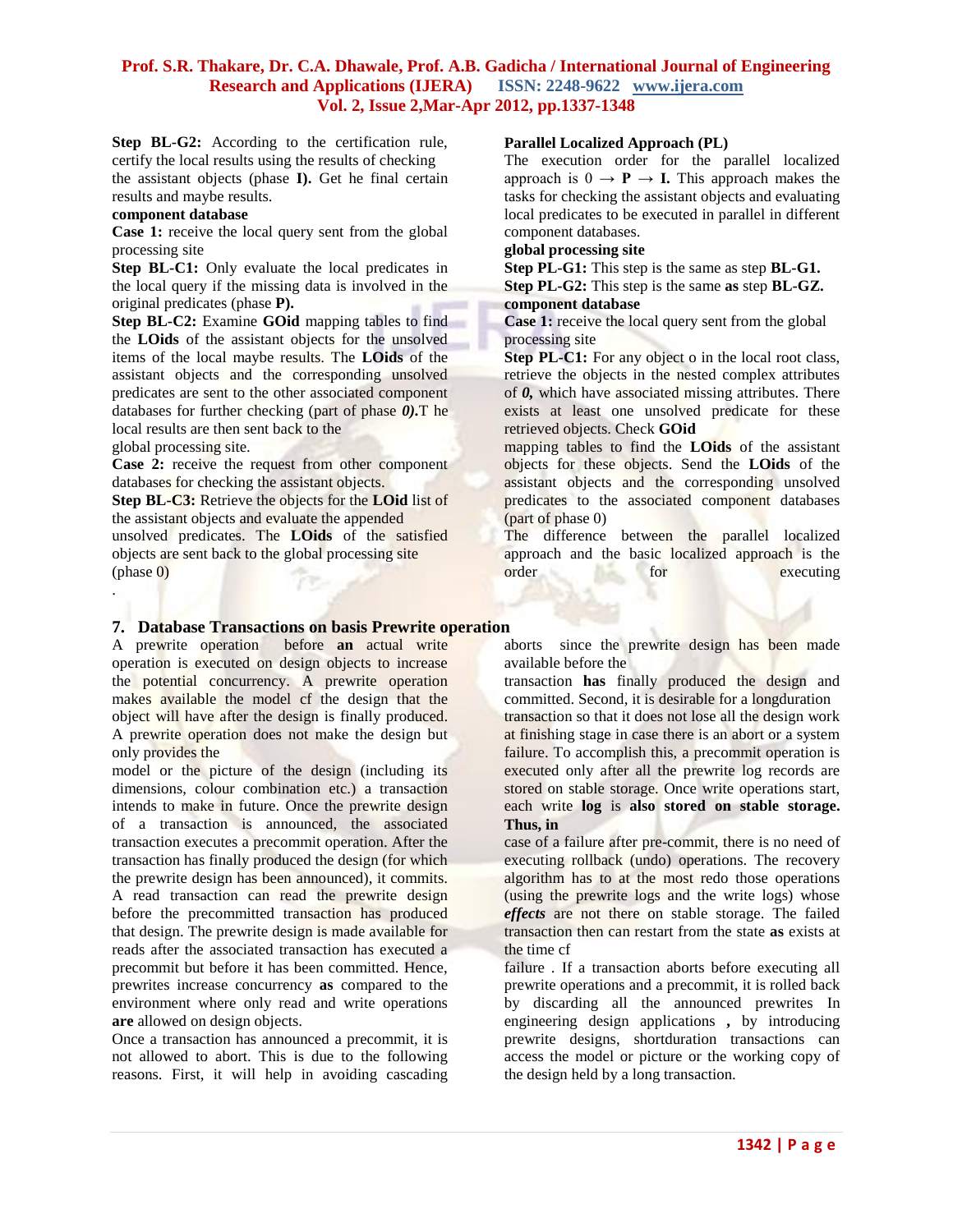Reads are allowed to access the sketches once they **are** prewritten but before they are actually made.

Therefore, using prewrites, one can have a system consisting cf short and long transactions without causing delay for short-duration transactions. Thus, prewrites help in increasing the throughput of the system by making the response of the system faster for read-only operations. For read-only

transactions, the picture or the model of the design to be produced is important rather then the finally completed design. In the production, the dimension or certain colour combinations of the design may vary from the prewrite version of the design, however, the **read**only transactions are not affected. In our algorithm, the user transactions explicitly mention a prewrite operation before **an** actual write. Also, user transactions explicitly mention whether it wants to access the prewrite design (we call it preread operation) or the **final** design (we call it read operation). That is, the existence of a prewrite is visible to the scheduler, data manager (DM) and to user transactions. The user transaction submits prewrite, pre-read, write and read for the design objects it wants to access. Once a transaction is submitted to the Data Manager (DM), the DM

analyses the received transaction. If the transaction has a prewrite operation, the DM will store the announced design for the object in the prewritebuffer. If the transaction has a preread operation, the DM will return the

corresponrling prewrite design from the prewritebuffer. If the operation is a read, it returns the final produced design from the write-buffer. In our algorithm, two versions of the same design may be available for reading. The first version is the final design released for manufacturing or the last design checked for correctness. The other is the most recent working copy of the design (prewrite design). However, after the final version of the design is produced, prewnte version of the design will be no longer available. That is, after the final design is

released, a read transaction can not access its prewrite design. Also, the independent writing on these two different versions of design are also not allowed.

# **8 Database Transactions on basis Domain**

A methodology for learning across different application domains. Across domain learning involves generalizing elements for example, from Airline, Railway, and Busline domainsÐto a higherlevel node, such as Transportation as shown in Fig. 3 . Whenever common knowledge is generalized and a higher level node is created, the hierarchical structure of the ADB is

Concurrency Control Algorithm

the conflicting and nonconflicting operations in our model. The following operations on the same design object

conflict :

**1.** Two prewrites conflict since two prewrite design for the same object can not be announced at the same time in the same prewrite-buffer. It produces a prewrite-prewrite type of the conflict.

2. A prewrite operation conflicts with a pre-read operation since pre-read returns the value from the prewrite-buffer whereas prewrite changes the contents of the prewrite-buffer. Therefore, it will generate a conflict of the type pre-read and prewrite.

3. Two writes conflict since both of them will modify the same design object at the same time.

This will generate a write-write type of the conflict.

4. A write operation conflicts with a read operation since the read **retums** the value from the writebuffer. and a write changes its contents. Therefore, it will generate a conflict of the type read and write.

The following operations, in general, do not conflict : 1. A pre-read operation (to read a prewrite design) and a write operation do not conflict. A write operation operates on the writehEer whereas a preread operates on **the** prewrite-buffer.

2. A prewrite and write conflict do not conflict **as**  prewrite and writes operate on their respective buffers.

3. A nead and prewrite do not conflict as they operate on different buffers; **read** operates on

write-biuffer whereas prewrite operates on **the**  prewrite-buffer.

the ordered-shared locks **are** acquired. Once the prewrite-lock of T2 is converted to the writelock,

the two write operations of the transactions are executed in the order their write-locks are acquired. Another improvement over is that transaction Tz can commit before T I . In, the transactions with orderedshared locking are allowed to commit in the order they obtained their locks.

reorganized. To illustrate, consider the example shown in Fig. . The original structure of the ADB is shown on the left where the Service node has four children nodes: Airline, Railway, Car-Rental, and Video-Rental. By comparing these nodes, the first two have certain similarities between them, so a new node, called Transportation, is created to capture the common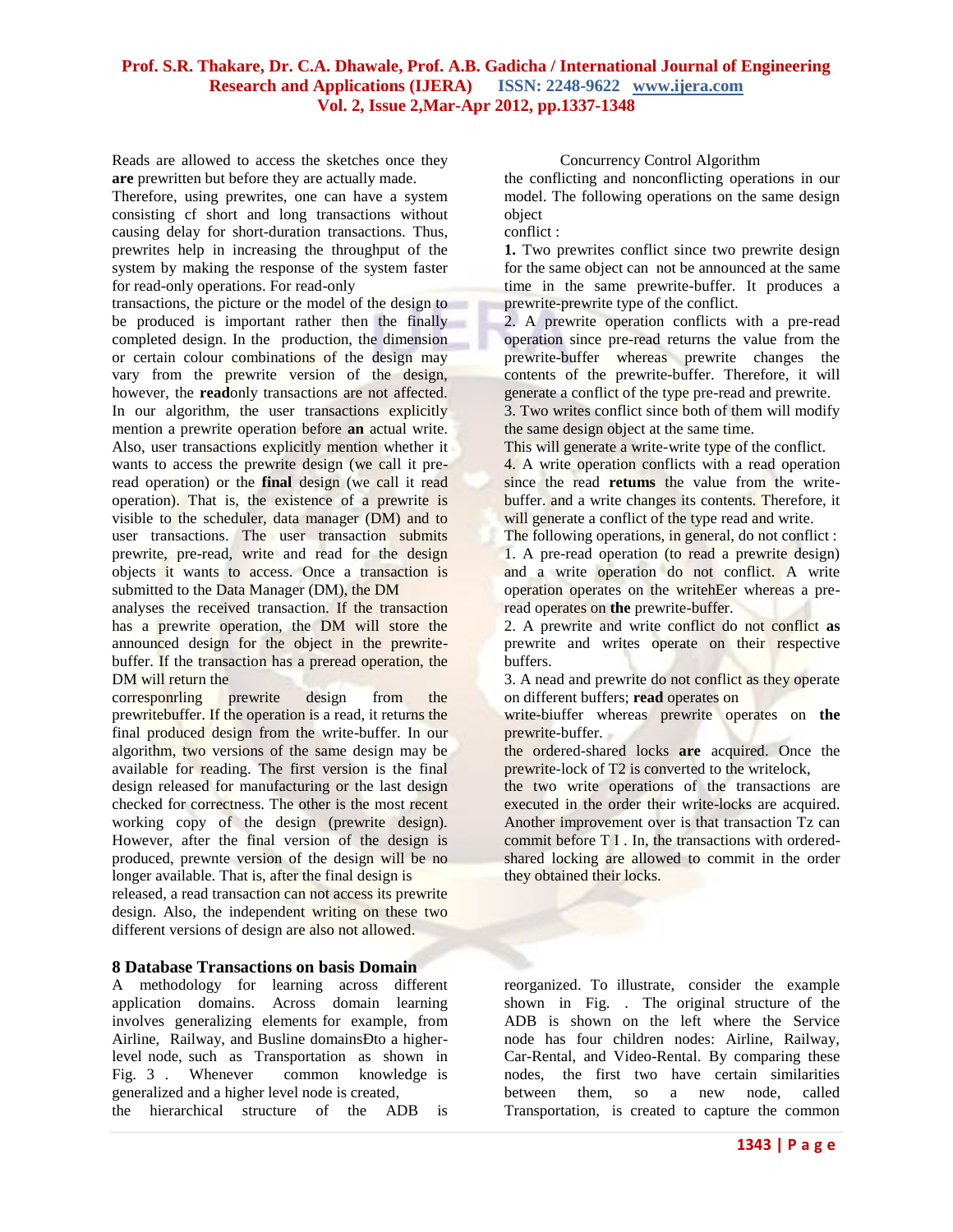elements. Similarly, a new node called Rental is created so that the common elements between Car-Rental and Video-Rental can be stored at the appropriate level of generality. However, the creation of these two new nodes results in the Service node being split into two subnodes. In general, whenever a few nodes are grouped into higher level nodes, the parent node is split into lower level nodes. This reorganization is automatic

and ensures that the design knowledge is always stored at the proper level of generality.

Thus, for the reorganization of the hierarchical structure to occur, we need the ability to compare two nodes at the same level and determine if they have enough common elements for propagation and creation of a new node. A number of challenges are involved in making a comparison across different application domains



Fig. 3. Learning across application domains.

#### **Algorithm: Across Domain Learning**

**Input:** Entities and Relationships from Domains  $A$  and  $B$ .

# **START**

:

- Step 1. Choose the largest possible clusters  $\sigma_A$  and  $\sigma_B$  (with the same number of entities in each cluster) from domains  $A$  and  $B$ , respectively. Let  $n$  be the number of entities in a cluster.
- Step 2. For all entities  $A_i \in \sigma_A$  and  $B_j \in \sigma_B$ , calculate  $d_E(A_i, B_j)$  from Equation (1). Solve the assignment problem to find the best  $(A_i, B_i)$  pairings. Reorder the entities in  $\sigma_B$  so that  $A_i$  is paired with  $B_i$ .
- **Step 3.** Solve the simultaneous equations in Equation (4) to obtain  $d(A_i, B_i)$ .
- Step 4. Calculate the inter-cluster distance as:

$$
d(\sigma_{\mathcal{A}}, \sigma_{\mathcal{B}}) = \frac{1}{n} \sum_{i=1}^{n} d(A_i, B_i).
$$

If  $d(\sigma_A, \sigma_B) < t_{\text{Same}}$ , then go to Step 6. Otherwise, choose another cluster pair  $(\sigma_A, \sigma_B)$  (with n entities each) that has not been compared before. If no such pair exists, choose clusters with less number of entities and reset  $n$  to the number of entities.

- Step 5. If  $n \geq 2$ , then go to Step 2. Otherwise, STOP.
- Step 6. Create a new node as a parent of A and B. For all  $i \leq n$ , if  $d(A_i, B_i) < t_{\text{Same}}$ , propagate the generalization of  $A_i$  and  $B_i$  as an entity to the new node. Propagate all the relationships among the propagated entities. STOP.

END.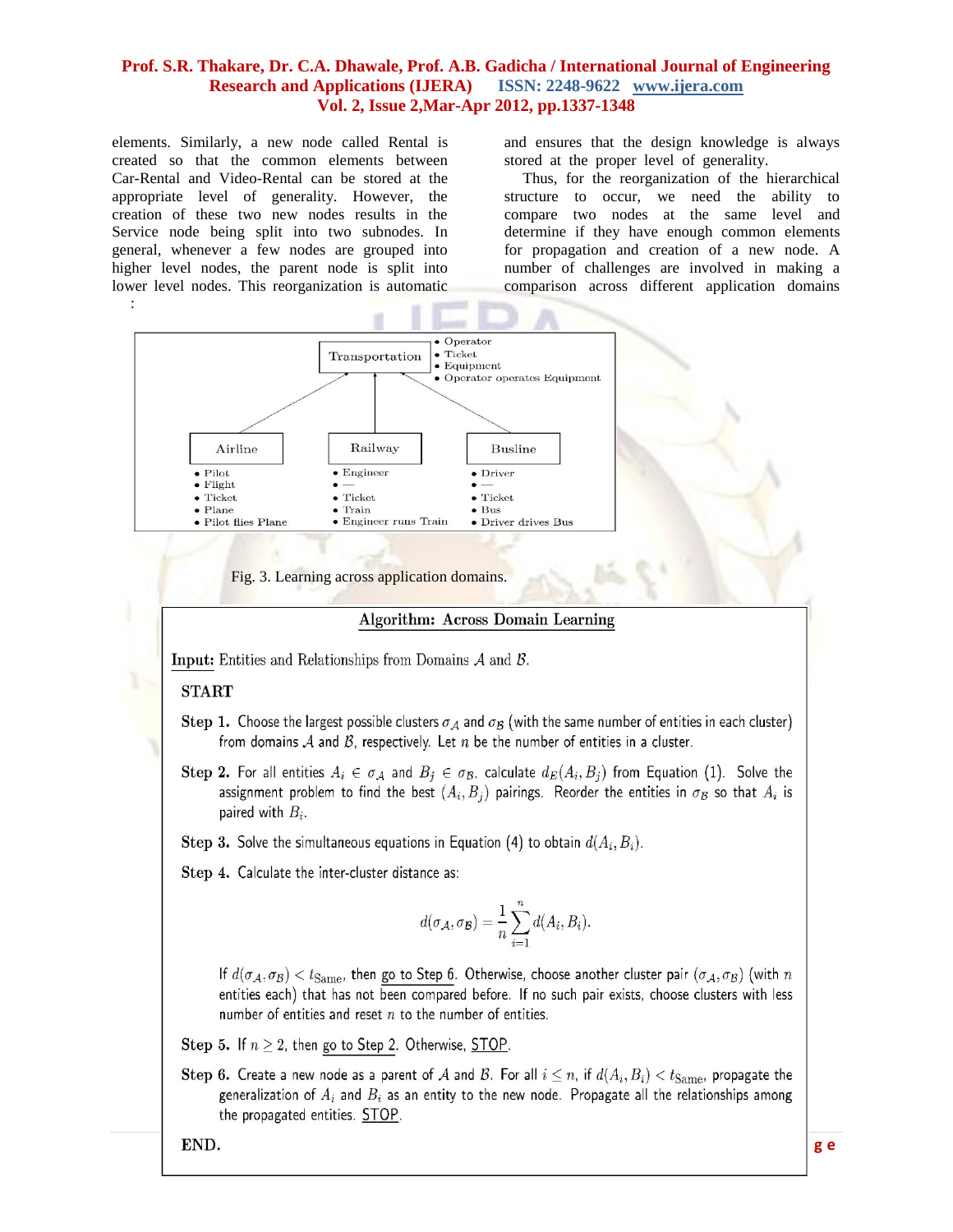shown in Fig. . Comparing the domains Airline and Railway, a higher-level node (say, Transportation) could be created with entities Operator (a generalization of Pilot and Engineer), Equipment (a generalization of Airplane and Train), Company (a generalization of Airline and Railway), and Passenger (a generalization of Freq Flyer), and the relation ships between them. This generic model would be used to reason about subsequent transportation applications. For example, a bus company should have Driver and Bus entities, specializations of Operator and Equipment, respectively. The system would provide the generic names; the more specific terms, such as Driver and Bus, could then be elicited from a user.

The learning process involves analyzing entities and relationships from different domains to discover general facts that can be propagated to a higher-level node in the hierarchical organization of common knowledge. It is necessary to judge what facts are general and whether there is enough knowledge to warrant the formation of a new node. Our approach to

making such judgments is similar to cluster analysis , where a set of objects is partitioned into disjoint subsets (called clusters) based on a distance measure. When comparing two domains, find the largest cluster (subschema) from one domain whose distance from a corresponding similar cluster (subschema) of another domain falls below a threshold. The common elements (entities and relationships) of these clusters are then propagated to form a new node. The process of clustering involves estimating the closeness between two clusters. We use a distance measure similar to the one used , to judge the closeness between two clusters. The distance between two clusters is calculated as an average of the distances of their corresponding elements (entities). The distance between two entities, in turn, is calculated as an average of the distances of the elements of the entities.

# **9 Database Transactions on basis Architecture**

The Shared Information Platform(SIP) is an effective way to settle the information bottleneck of freeway construction. The abroad studies of ITS pay much attention to information technology, system integration and integrated information platform.The domestic studies of Shared Information Platform focus on two aspects, one is the traffic information system(TIS), the other is the urban transportation system(UTS).The Shared Information Platform of Freeway Transportation (SIPFT) is the sub-platform of SIP for transportation (SIPT).

The shared information of SIPFT is the data which need to be organized and stored by the database system, including static traffic information, dynamic traffic information and

other relevant information of management information system. The input information of database system involves a large number of highway attribute data and complex spatial

data. The mass data of GIS and the attribute data of traffic information constitute the core of platform database According to the construction of national freeway information system, the above-mentioned information belongs to different management department and application

system, and the corresponding databases are built with different management funtions. Such as the database of charge system, the database of monitoring system, the database of highway project, the database of maintenance system, the database of disaster emergency management

system and so on. Based on the user's request of data from different sources.

SYSTEM DESIGN

# *A. Idea of System Design*

# *1) Construction process*

As we all know, Domestic freeway infrastructure is in a period of large-scale development, the new road and the corresponding sub-system platform continue to emerge. However, the construction technology of the SIP is not mature, which need more accumulation of experience. So, the database system of platform can not be realized in one step, the way of progressive stages and gradually improving should be adopted.

# *2) Information processing*

GIS integrates database technology and computer graphics technology, possesses powerful function of data management and space analysis, and can provide support with space property for data mining, information service and decision-making. Freeway traffic information contains a lot of geographic data, therefore, the database system of platform should be a spatial database system based on GIS.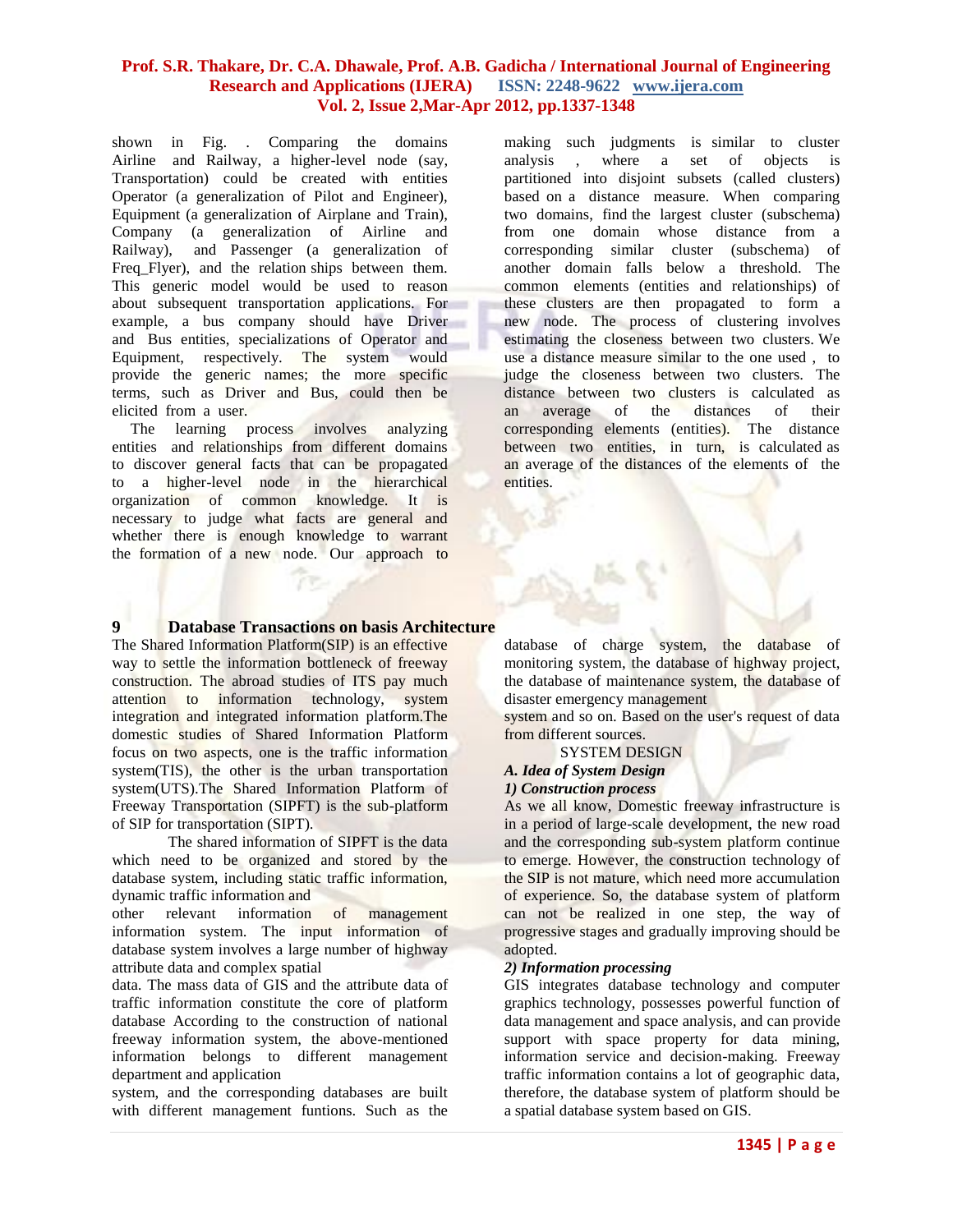#### *3) Database organization*

The data of SIPFT has the following characteristics: the information sources and users are geographically dispersed, but the management is relative concentrated. The fuction module of sub-system is local control and decentralized management, but platform is overall control and comanagement. In addition, the data of SIPFT meets the characteristics of the distributed database systems, which is identical logically and dispersed physically. Consequently, the distributed database is adopted to organizated the database of SIPFT, which is in line with the

#### management ideas and management methods of SIP. *4) Integration of heterogeneous database*

The information of SIPFT is derived from different subsystems, for this reason, the database design, data structure and communication way of those subsystems are different.

Because the databases of sub-systems can not be changed when the database of platform is build, the federated database system(FDBMS) can be used to resolve such a heterogeneous distributed database. The FDBMS, under the premise of maintaining the independent management of

sub-systems, realizes the integration of the heterogeneous database.

#### *5) Integration model*

Part of the databases of domestic freeway information systems are relatively mature, so, the integrated model of platform database should combine distributed database with the comprehensive database of commanding center. The distributed database of new information systems and the comprehensive database should be built using topdown approach, On the contrary, the distributed database of the existing system should be federated into platform using

down-top approach

The model of multi-level structure and coexistence is applied to the integrated database of SIPFT. The shared information which is frequently used should be storaged by the comprehensive database of commanding center. The less used shared information as well as the unshared information should be storaged by the distributed database, the stored location and the updated time of those informations are recorded in the comprehensive database, which can be

extracted when they need to be queried or used. This system model, not only supporting the independent sub-system but also supporting the sub-system coordinating with each other,

achieves the integration of heterogeneous database and the sharing of traffic information, at the same time, the specific management of the sub-system is maintained. The comprehensive database and heterogeneous distributed database can be connected by LAN or WAN. The system frame is shown in Fig.4 .



Figure 4. Frame of database system The comprehensive database includes spatial database (SDB), spatial database management system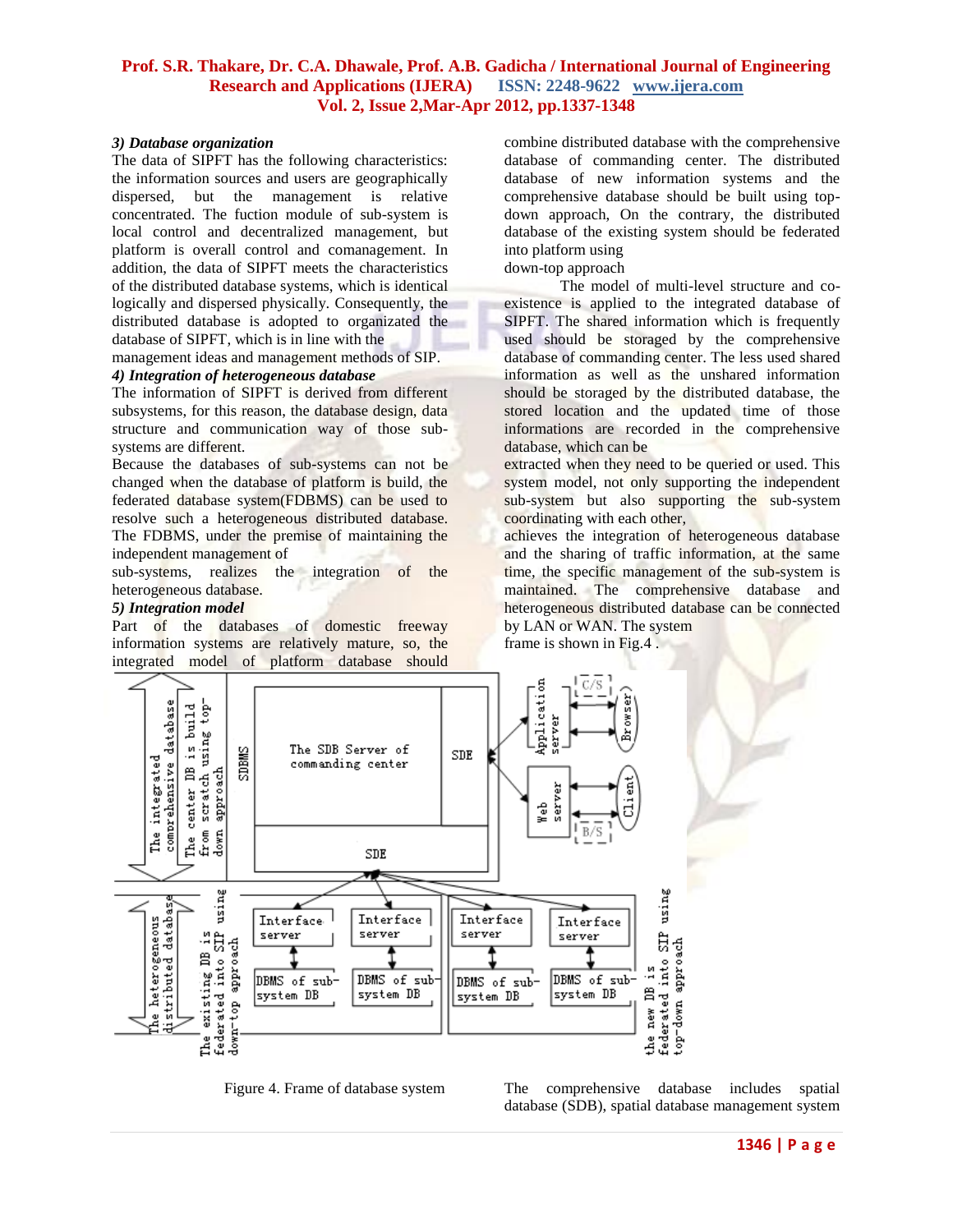(SDBMS) and spatial database engine (SDE). Among those, SDE plays the role of middleware. Because the development of information system of domestic highway is in its infancy, the comprehensive database can be built from scratch. The construction of database can be overall planned in accordance with the unified thinking. The heterogeneous distributed database of the subsystem can be local visited. In order to realize the mutual visit of the

sub-systems, interface server needs to be installed. Through the development of uniform standards for information, the comprehensive database can be connected well with the

database of sub-system. The mature database of subsystem can be federated into SIP using down-top approach and the new database using top-down approach.

## *A. Frame of Database System*

Based on the space database of GIS, linked by mobile communication and network communication, the present system integrates the related systems seamlessly, including

vehicle location tracking system, electrical and mechanical equipment management system, emergency response system, information publication system, traffic flow analysis system

and network charge system. The overall structure of database system is shown in Fig. .



Figure 5 . Overall structure of database system

#### *B. Data Classification of Platform*

The platform data can be divided into non-spatial data and spatial data according to data features. Spatial data includes topographic maps, route data, and facilities locations of traffic engineer and so on. Non-spatial data includes the information of electrical and mechanical equipment management,

network charge, real-time location of vehicle tracking, road maintenance and office automation.

Conclusion :- All above Techniques suggested the convenient way of Transaction view of databases as per requirements of user to enhanced the Performance